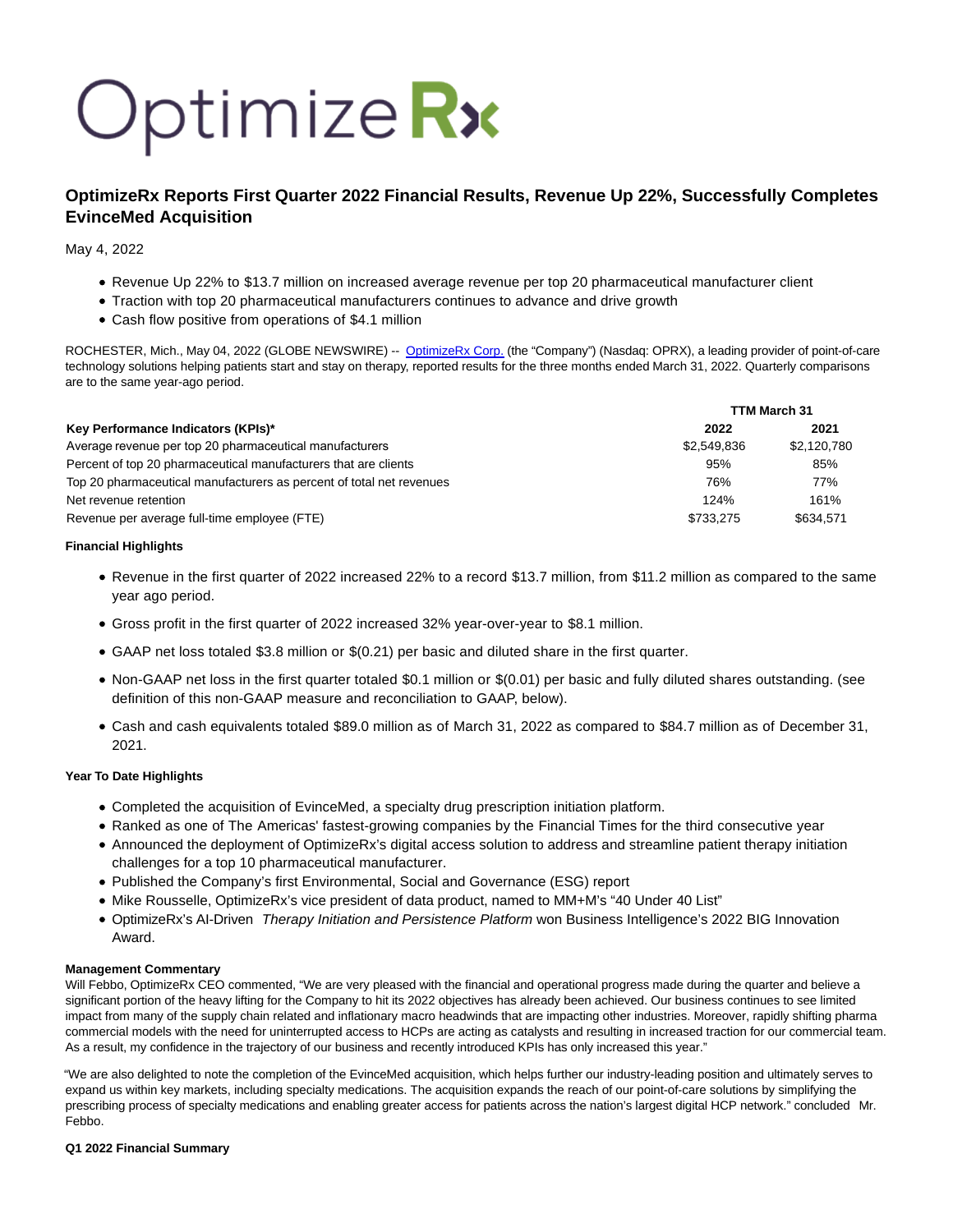**Total revenue** reported for the three months ended March 31, 2022 was approximately \$13.7 million, an increase of 22% over the approximately \$11.2 million from the same period in 2021. The increased revenue resulted from increased sales from our core messaging solutions.

**Gross margin** increased to 59% from 55% in the year-ago quarter, with the increase related to a more favorable channel partner and solution mix.

**Operating expenses** totaled \$11.9 million and increased from \$6.8 million in the same year-ago quarter. This increase in expense is primarily due to investment in, and expansion of, our workforce to enable future growth and includes \$2.5 million in additional stock based compensation than was recognized in the year-ago quarter.

**Net loss** on a GAAP basis was approximately \$3.8 million or \$(0.21) per basic and diluted share, as compared to a net loss of \$0.6 million or \$(0.04) per basic and fully diluted share in the first quarter of 2021.

**Non-GAAP net loss** was \$0.1 million or \$(0.01) per basic and fully diluted shares outstanding, compared to non-GAAP net income of \$0.6 million or \$0.04 and \$0.03 per basic and fully diluted share in the same year-ago period (see definition of this non-GAAP measure and reconciliation to GAAP, below).

**Cash and cash equivalents** totaled \$89.0 million as of March 31, 2022, as compared to \$84.7 million as of December 31, 2021. The increase to our cash balance was almost completely due to cash flows from operating activities.

#### **2022 Financial Outlook**

The Company is reaffirming its full year financial outlook for 2022 and continues to expect net revenues of \$80 million to \$85 million, representing year-over-year growth of 31% to 39%, respectively, and gross margins to come in between 57% and 60%.

The Company expects revenue growth will align closely with continued progress on the KPIs highlighted above and will be driven by its "land and expand" strategy of obtaining new customers and growing its existing clients' spend by increasing the number of solutions each brand leverages, the number of brands supported, and overall utilization of its platform.

#### **Conference Call**

OptimizeRx management will host the presentation, followed by a question-and-answer period.

Date: Wednesday, May 4, 2022 Time: 4:30 p.m. Eastern time (1:30 p.m. Pacific time) Web access[: https://event.choruscall.com/mediaframe/webcast.html?webcastid=mJzKX2F9](https://www.globenewswire.com/Tracker?data=8VlV3ZopIw7xtryGsqoX2QqJzDNnzGHFoxPW0NU3hgGqztf0YpCfQkNhWqe8dnuzQZPIdrfb7-x97Iooxg6gerNhX4ipEk69J0WOD1vP6A32JMTE0yuosPXLZ5AE7sOMnOfJr93po3N0gtkWWz2eNJ5K2UXy2qvHTVoasdjOR4nkAMKRTB9dxXkBmF81TQEL-lWC2r3Smvt6Y6TAdZ3ywxGzyWFl4nC5jYhQlBKtdvA=) Toll-free dial-in number: 1-877-423-9813 International dial-in number: 1-201-689-8573 Conference ID: 13729156

Please call the conference telephone number five minutes prior to the start time.

A replay of the call will remain available for 12 months via the Investors section of the OptimizeRx website at [www.optimizerx.com/investors.](https://www.globenewswire.com/Tracker?data=IfxBbw-DGpnZUqqAWvOihSORNAIEBtmAN6U2BFBQaYwW-DqtUcG5_6FP9nFRZ0yD0xzVQNIETWk6UTdZuTzdBuS4QqEPFXBOaSrZV6h1qK0XFg4bwMcPmHfuYIb3Bpto)

#### **Definition and Use of Non-GAAP Financial Measures**

This earnings release includes a presentation of non-GAAP net income (loss) and non-GAAP earnings (loss) per share or non-GAAP EPS, both of which are non-GAAP financial measures.

The Company defines non-GAAP net income (loss) as GAAP net income (loss) with an adjustment to add back depreciation, amortization, stock-based compensation, acquisition expenses, income or loss related to the fair value of contingent consideration, and deferred income taxes. Non-GAAP EPS is defined as non-GAAP net income (loss) divided by the number of weighted average shares outstanding on a basic and diluted basis. The Company has provided non-GAAP financial measures to aid investors in better understanding its performance. Management believes that these non-GAAP financial measures provide additional insight into the operations and cashflow of the Company.

Because of varying available valuation methodologies, subjective assumptions and the variety of equity instruments that can impact a Company's non-cash operating expenses, management believes that providing non-GAAP financial measures that excludes non-cash expenses allows for meaningful comparisons between the Company's core business operating results and those of other companies, as well as provides an important tool for financial and operational decision making and for evaluating the Company's own core business operating results over different periods of time.

The Company's non-GAAP net income (loss) and non-GAAP EPS measures may not provide information that is directly comparable to that provided by other companies in the Company's industry, as other companies in the industry may calculate such non-GAAP financial results differently. The Company's non-GAAP net income (loss) and non-GAAP EPS are not measurements of financial performance under GAAP and should not be considered as an alternative to operating income or as an indication of operating performance or any other measure of performance derived in accordance with GAAP. The Company does not consider these non-GAAP measures to be substitutes for or superior to the information provided by its GAAP financial results.

The table, "Reconciliation of non-GAAP to GAAP Financial Measures," included below, provides a reconciliation of non-GAAP net income (loss) and non-GAAP EPS for the three months ended March 31, 2022 and 2021.

#### **Definition of Key Performance Indicators\***

**Top 20 pharmaceutical manufacturers:** Top 20 pharmaceutical manufacturers are based on Fierce Pharma's "The top 20 pharma companies by 2020 revenue."

**Net revenue retention:** Net revenue retention is a comparison of revenue generated from all clients in the previous period to total revenue generated from the same clients in the following year (i.e., excludes new client relationships for the most recent year).

**Revenue per average Full Time Employee:** We define revenue per average full-time employee (FTE) as total revenue over the last 12 months (LTM) divided by the average number of employees over the LTM, which is calculated by taking our total number of FTEs at the end of the prior year period by our total FTE headcount at the end of the most recent.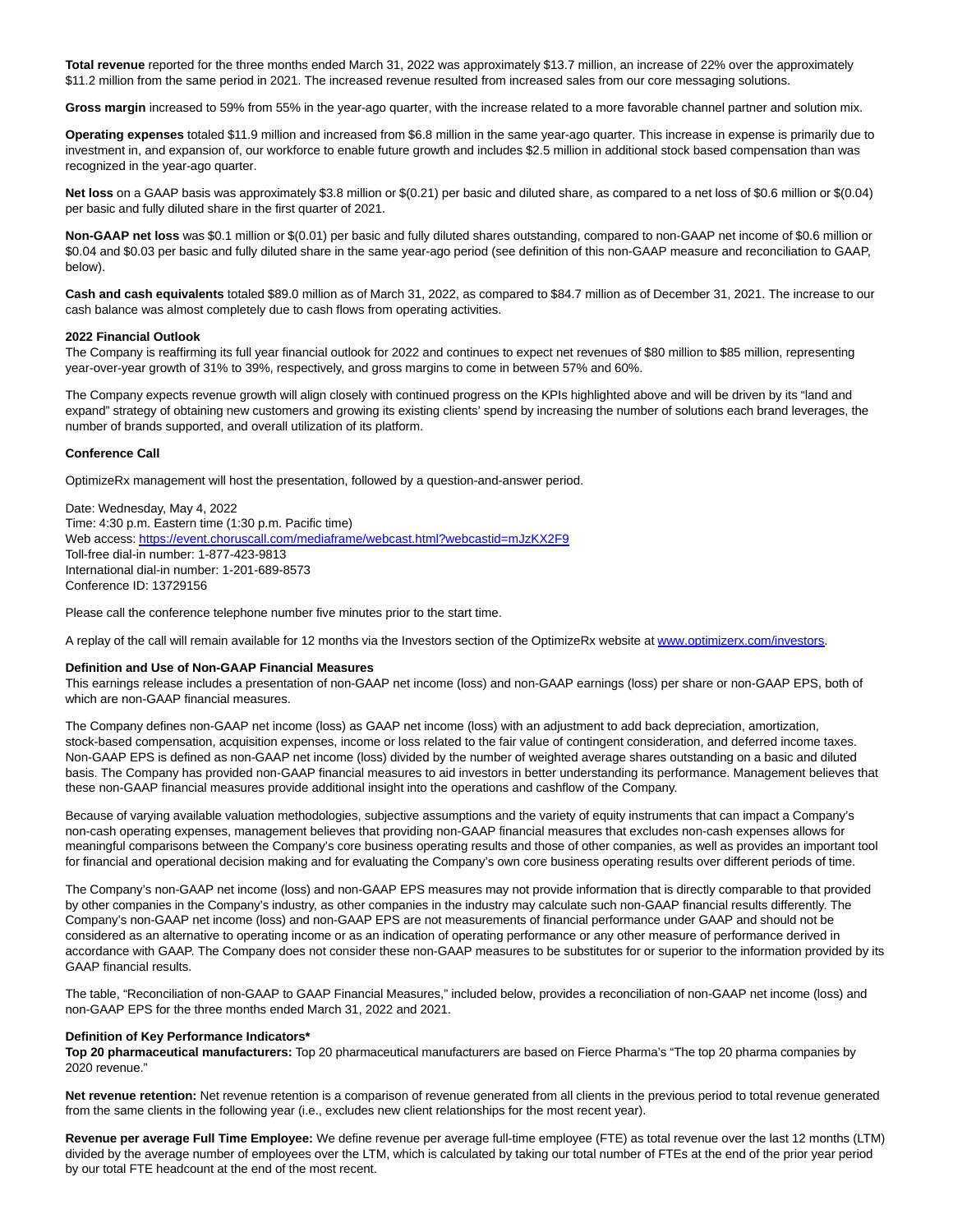#### **About OptimizeRx**

OptimizeRx is the best-in-class health technology company enabling care-focused engagement between life sciences organizations, healthcare providers, and patients at critical junctures throughout the patient care journey. Connecting over 60% of U.S. healthcare providers and millions of their patients through the most intelligent technology platform embedded within a proprietary digital point-of-care network, OptimizeRx helps patients start and stay on their medications.

For more information, follow the Company on [Twitter,](https://www.globenewswire.com/Tracker?data=X2dTSSnZlHdTr2-vAoum7JV3Uk2OSHfDo8z71nBz_QKsAmfD4sMXpQ4ILZE-BMH8cGxnM8rXKxwqU5BmPsJ-WA==) [LinkedIn o](https://www.globenewswire.com/Tracker?data=PoKMVi2u9AJwM8AUKFiVZ4XvKFrKTIGiazLytwg-U57-IqsXytkFg95svpynoSw7A7stP6EyoYiJ4NqsuV96UkFRLP0gw9HklA-8yAs8GPQ=)r visit www.optimizerx.com.

#### **Important Cautions Regarding Forward-Looking Statements**

This press release contains forward-looking statements within the meaning of the Private Securities Litigation Reform Act of 1995. Words such as "anticipates", "believes", "estimates", "expects", "forecasts", "intends", "plans", "projects", "targets", "designed", "could", "may", "should", "will" or other similar words and expressions are intended to identify these forward-looking statements. All statements that reflect the Company's expectations, assumptions, projections, beliefs or opinions about the future, other than statements of historical fact, are forward-looking statements, including, without limitation, statements relating to the Company's growth, business plans and future performance. These forward-looking statements are based on the Company's current expectations and assumptions regarding the Company's business, the economy, and other future conditions. The Company disclaims any intention or obligation to publicly update or revise any forward-looking statements, whether because of new information, future events, or otherwise, except as required by applicable law. Forward-looking statements are inherently subject to risks and uncertainties, some of which cannot be predicted, or quantified. Future events and actual results could differ materially from those set forth in, contemplated by, or underlying the forwardlooking statements. The risks and uncertainties to which forward-looking statements are subject include, but are not limited to, the effect of government regulation, competition, and other risks summarized in the Company's Annual Report on Form 10-K for the fiscal year ended December 31, 2021, its subsequent Quarterly Reports on Form 10-Q, and its other filings with the Securities and Exchange Commission.

#### **OptimizeRx Contact**

Andy D'Silva, SVP Corporate Finance [adsilva@optimizerx.com](https://www.globenewswire.com/Tracker?data=SEC5qG2HlP248llcePYembmM8CWqbvwTIE1fnHDPX8dnClN1Wg0AyAX5ssCJ3P0qjBIDbFuLVijqAGZwOSsXdPkSvkc-AEV5SJC1HvJ7tjI=)

**Media Relations Contact**  Maira Alejandra, Media Relations Manager [malejandra@optimizerx.com](https://www.globenewswire.com/Tracker?data=xd_kQYhYlZBWgh5R1R4Gt3xuWcKVHxMDBYu2FV94WjZOjCGKlIL6UwCEyKlE78OtTUESkSgauUd4hLJCi63p-lt2yEWNwi0HSZhy_GK_pec=) 

**Investor Relations Contact** Ashley Robinson LifeSci Advisors, LLC [arr@lifesciadvisors.com](https://www.globenewswire.com/Tracker?data=zfoxWgjD6Ol1yaLwM59iPiP3txsEgvOQ7nHV8mg_Ky1Jc_w7hKHwEWvWtBrpiwHCYugPOzSY2MKjcpNlDkzczqsEK18oBjbsaTO9CDWFOLY=)

#### **OPTIMIZERx CORPORATION CONDENSED CONSOLIDATED BALANCE SHEETS (UNAUDITED)**

|                                                      | March 31,        |    | December 31. |  |
|------------------------------------------------------|------------------|----|--------------|--|
|                                                      | 2022             |    | 2021         |  |
| <b>ASSETS</b>                                        |                  |    |              |  |
| <b>Current Assets</b>                                |                  |    |              |  |
| Cash and cash equivalents                            | \$<br>88,954,391 | \$ | 84,681,770   |  |
| Accounts receivable, net                             | 19,135,824       |    | 24,800,585   |  |
| Prepaid expenses and other                           | 4,609,489        |    | 5,630,655    |  |
| <b>Total Current Assets</b>                          | 112,699,704      |    | 115,113,010  |  |
| Property and equipment, net                          | 137,441          |    | 143,818      |  |
| <b>Other Assets</b>                                  |                  |    |              |  |
| Goodwill                                             | 14,740,031       |    | 14,740,031   |  |
| Intangible assets, net                               | 10,548,884       |    | 10,975,474   |  |
| Security deposits and other assets                   | 12,859           |    | 12,859       |  |
| <b>Total Other Assets</b>                            | 25,301,774       |    | 25,728,364   |  |
| <b>TOTAL ASSETS</b>                                  | 138,138,919      | S  | 140,985,192  |  |
| <b>LIABILITIES AND STOCKHOLDERS' EQUITY</b>          |                  |    |              |  |
| <b>Current Liabilities</b>                           |                  |    |              |  |
| Accounts payable - trade                             | \$<br>600.729    | \$ | 606,808      |  |
| Accrued expenses                                     | 1,718,055        |    | 2,902,836    |  |
| Revenue share payable                                | 3,175,719        |    | 4,378,216    |  |
| Current portion of lease obligations                 | 87,581           |    | 90,982       |  |
| Current portion of contingent purchase price payable |                  |    |              |  |
| Deferred revenue                                     | 1,293,044        |    | 1,389,907    |  |
| <b>Total Current Liabilities</b>                     | 6,875,128        |    | 9,368,749    |  |
| <b>Non-Current Liabilities</b>                       |                  |    |              |  |
| Lease liabilities, net of current portion            | 212,946          |    | 236,726      |  |
|                                                      |                  |    |              |  |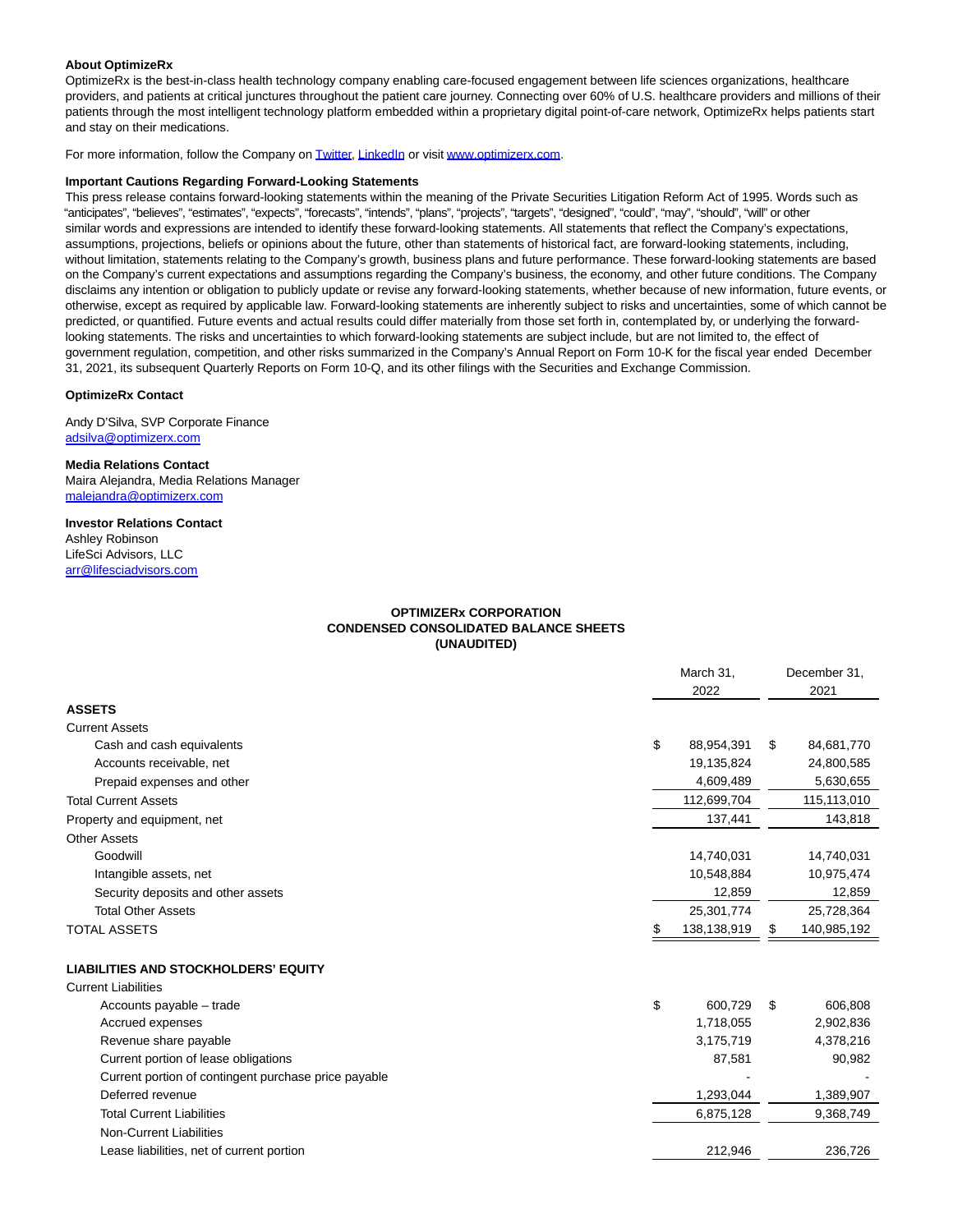| <b>Total Liabilities</b>                                                                                                                                                         |   | 7,088,074    |  | 9,605,475      |
|----------------------------------------------------------------------------------------------------------------------------------------------------------------------------------|---|--------------|--|----------------|
| Commitments and contingencies (See note 8)                                                                                                                                       |   |              |  |                |
| Stockholders' Equity                                                                                                                                                             |   |              |  |                |
| Preferred stock, \$0.001 par value, 10,000,000 shares authorized, none issued and outstanding at<br>March 31, 2022 or December 31, 2021                                          |   |              |  |                |
| Common stock, \$0.001 par value, 166,666,667 shares authorized, 17,902,608 and 17,860,975 shares<br>issued and outstanding at March 31, 2022 and December 31, 2021, respectively |   | 17.903       |  | 17.861         |
| Additional paid-in-capital                                                                                                                                                       |   | 170,047,698  |  | 166,615,514    |
| Accumulated deficit                                                                                                                                                              |   | (39.014,756) |  | (35, 253, 658) |
| <b>Total Stockholders' Equity</b>                                                                                                                                                |   | 131,050,845  |  | 131,379,717    |
| TOTAL LIABILITIES AND STOCKHOLDERS' EQUITY                                                                                                                                       | ъ | 138,138,919  |  | 140,985,192    |

The accompanying notes are an integral part of these condensed consolidated financial statements.

#### **OPTIMIZERx CORPORATION CONDENSED CONSOLIDATED STATEMENTS OF OPERATIONS (UNAUDITED)**

|                                                         | For the Three Months<br>Ended March 31, |             |      |            |
|---------------------------------------------------------|-----------------------------------------|-------------|------|------------|
|                                                         | 2022                                    |             | 2021 |            |
| Revenue                                                 | \$                                      | 13,731,530  | \$   | 11,229,211 |
| Cost of revenues                                        |                                         | 5,629,858   |      | 5,104,603  |
| Gross margin                                            |                                         | 8,101,672   |      | 6,124,609  |
| Operating expenses                                      |                                         |             |      |            |
| Salaries, Wages, & Benefits                             |                                         | 5,305,866   |      | 3,580,817  |
| Stock-based compensation                                |                                         | 3,174,098   |      | 707,153    |
| Other general and administrative expenses               |                                         | 3,382,809   |      | 2,474,946  |
| Total operating expenses                                |                                         | 11,862,773  |      | 6,762,916  |
| Loss from operations                                    |                                         | (3,761,101) |      | (638, 308) |
| Other income                                            |                                         |             |      |            |
| Interest income                                         |                                         | 3           |      | 931        |
| Loss before provision for income taxes                  |                                         | (3,761,098) |      | (637, 377) |
| Income tax benefit                                      |                                         |             |      |            |
| Net Loss                                                | \$                                      | (3,761,098) | \$   | (637, 377) |
| Weighted average number of shares outstanding - basic   |                                         | 17,878,068  |      | 16,101,837 |
| Weighted average number of shares outstanding - diluted |                                         | 17,878,068  |      | 16,101,837 |
| Income (loss) per share - basic                         | \$                                      | (0.21)      | \$   | (0.04)     |
| Income (loss) per share - diluted                       | \$                                      | (0.21)      | \$   | (0.04)     |

The accompanying notes are an integral part of these condensed consolidated financial statements.

#### **OPTIMIZERx CORPORATION CONDENSED CONSOLIDATED STATEMENTS OF CASH FLOWS (UNAUDITED)**

|                                                                                 | For the Three Months<br>Ended March 31. |  |             |  |
|---------------------------------------------------------------------------------|-----------------------------------------|--|-------------|--|
|                                                                                 | 2022                                    |  | 2021        |  |
| <b>CASH FLOWS FROM OPERATING ACTIVITIES:</b>                                    |                                         |  |             |  |
| Net loss                                                                        | \$<br>$(3,761,098)$ \$                  |  | (637, 377)  |  |
| Adjustments to reconcile net loss to net cash provided by operating activities: |                                         |  |             |  |
| Depreciation and amortization                                                   | 471,539                                 |  | 496,321     |  |
| Stock-based compensation                                                        | 3,174,098                               |  | 582,159     |  |
| Stock issued for board service                                                  |                                         |  | 124,994     |  |
| Provision for loss on accounts receivable                                       | 21,000                                  |  | 20,000      |  |
| Changes in:                                                                     |                                         |  |             |  |
| Accounts receivable                                                             | 5,643,761                               |  | 3,126,815   |  |
| Prepaid expenses and other assets                                               | 1,021,166                               |  | 937,083     |  |
| Accounts payable                                                                | (6,079)                                 |  | (118, 971)  |  |
| Revenue share payable                                                           | (1,202,497)                             |  | (1,476,063) |  |